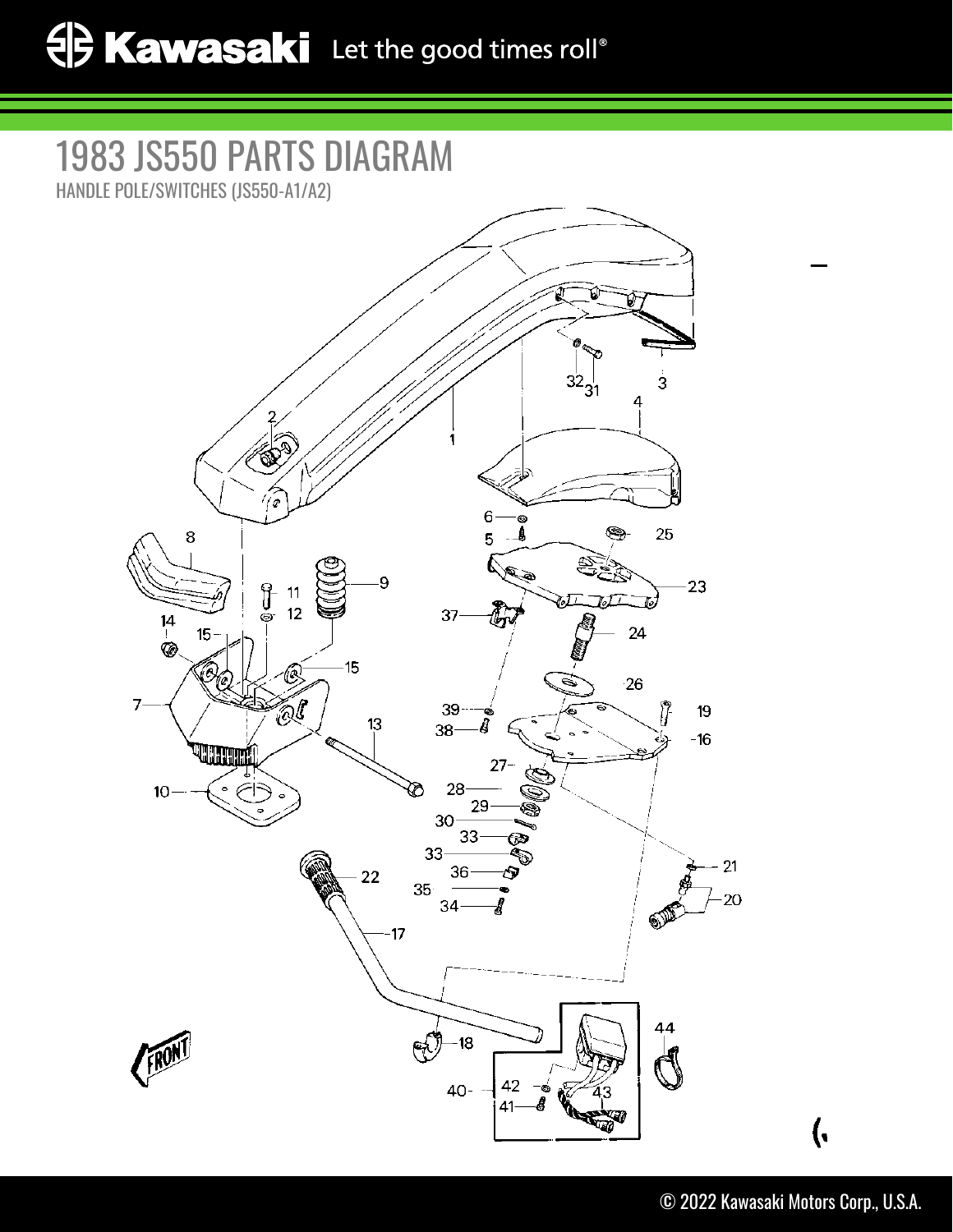## 1983 JS550 PARTS LIST

HANDLE POLE/SWITCHES (JS550-A1/A2)

| <b>ITEM NAME</b>                     | <b>PART NUMBER</b> | <b>QUANTITY</b> |
|--------------------------------------|--------------------|-----------------|
| POLE-HANDLE-PLAIN (Ref #1)           | 59166-3002-8C      | 1               |
| GROMMET (Ref #2)                     | 92071-530          | 1               |
| GROMMET (Ref #3)                     | 92071-534          | 1               |
| GROMMET (Ref #3)                     | 92071-534          | 1               |
| SCREW 0.16X0.5 (Ref # 5)             | 92011-562          | 3               |
| WASHER (Ref # 6)                     | 92022-563          | 3               |
| BRACKET-HANDLE-POLE,S (Ref #7)       | 39021-3701-F2      | 1               |
| DAMPER (Ref # 8)                     | 92075-519          | 1               |
| COVER-STEERING CABLE (Ref # 9)       | 59176-514          | 1               |
| UNAVAILABLE IN PRICE BOOK (Ref # 10) |                    | 1               |
| BOLT,8X30 (Ref # 11)                 | 92150-3721         | 4               |
| WASHER (Ref # 12)                    | 411S0800           | 4               |
| BOLT, 14X183 (Ref #13)               | 92001-3018         | 1               |
| NUT 14M/M (Ref # 14)                 | 92015-507          | 1               |
| WASHER, 036X015X4.5T (Ref #15)       | 92022-3024         | $\overline{2}$  |
| PLATE, HANDLEBAR (Ref # 16)          | 13169-3004         | 1               |
| HANDLEBAR (Ref # 17)                 | 32032-3017         | 1               |
| CLAMP, HANDLE PIPE (Ref #18)         | 92037-503          | $\overline{2}$  |
| SCREW, CNTSNK HEAD8X22 (Ref # 19)    | 92009-3004         | 4               |
| JOINT-BALL (Ref # 20)                | 59266-3707         | 1               |
| WASHER-SPRING, 6MM (Ref # 21)        | 461S0600           | 1               |
| GRIP, HANDLE, RH (Ref #22)           | 46075-3704         | $\overline{2}$  |
| BRACKET, SUPPORT (Ref #23)           | 11046-3847         | 1               |
| STUD (Ref # 24)                      | 92004-3006         | 1               |
| NUT, 16M/M (Ref # 25)                | 92015-536          | 1               |
| BUSHING (Ref #26)                    | 92028-512          | 1               |
| BUSHING (Ref #27)                    | 92028-513          | 1               |
| WASHER (Ref # 28)                    | 92022-571          | 1               |
| NUT, CASTLE, 18M/M (Ref #29)         | 92015-3006         | 1               |